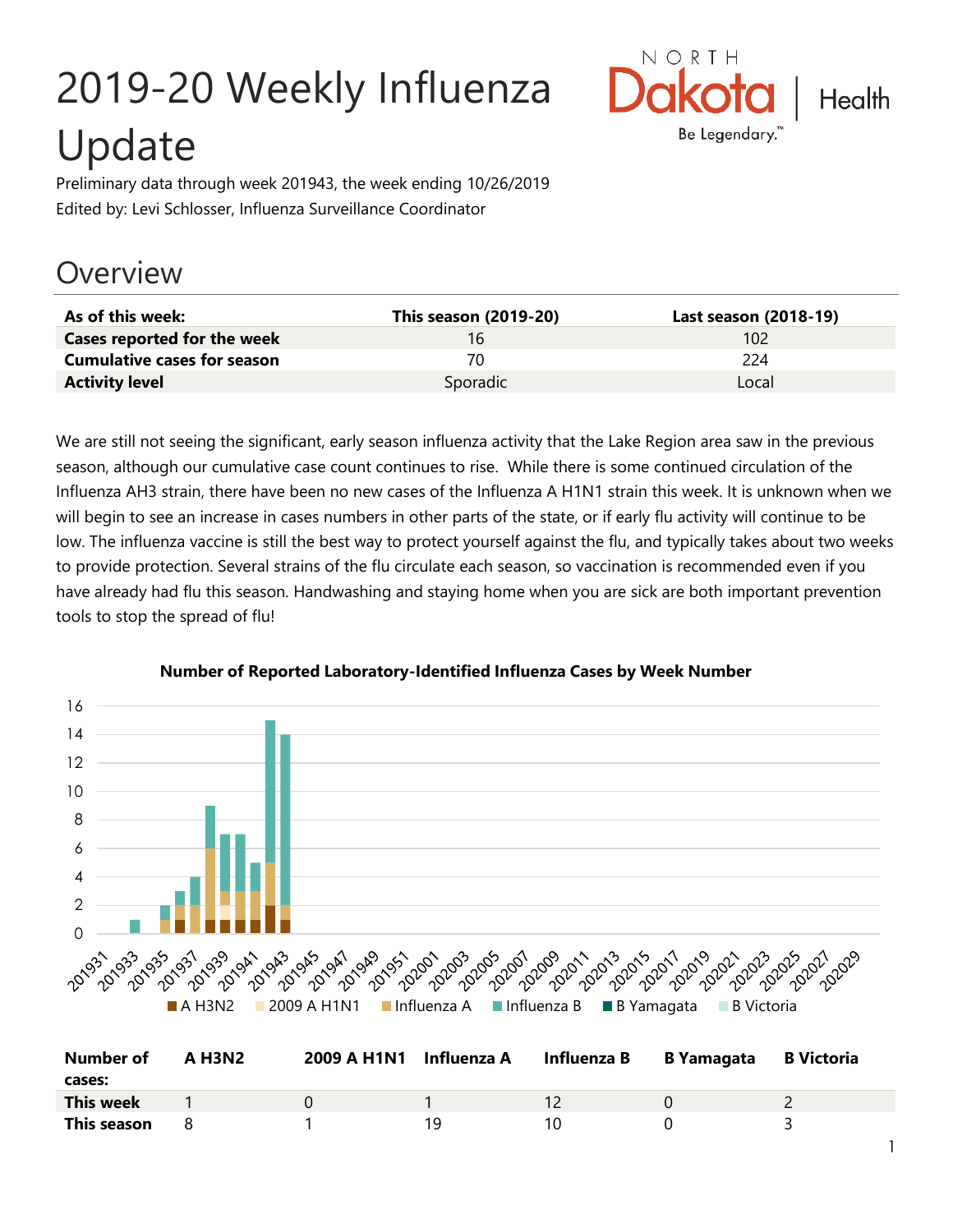Laboratory-confirmed influenza is a reportable disease in North Dakota. Influenza "cases" include people that have tested positive for influenza in a healthcare setting. It does not include people with influenza who did not seek healthcare, or who were diagnosed without a lab test, which is common. The true number of people with influenza in North Dakota is underrepresented, but case data allows us to see where and in what populations influenza is circulating. It also provides context regarding how the current season compares with previous seasons. Find more information about cases on [www.ndflu.com.](file://///nd.gov/doh/DOH-DATA/MSS/DC/PROGRAM/IMMUNE/Immunize/Influenza/Inf18-19/Surveillance/Weekly%20Summaries/www.ndflu.com)



# Case Demographics

#### Cases by **County**



© GeoNames, Navteq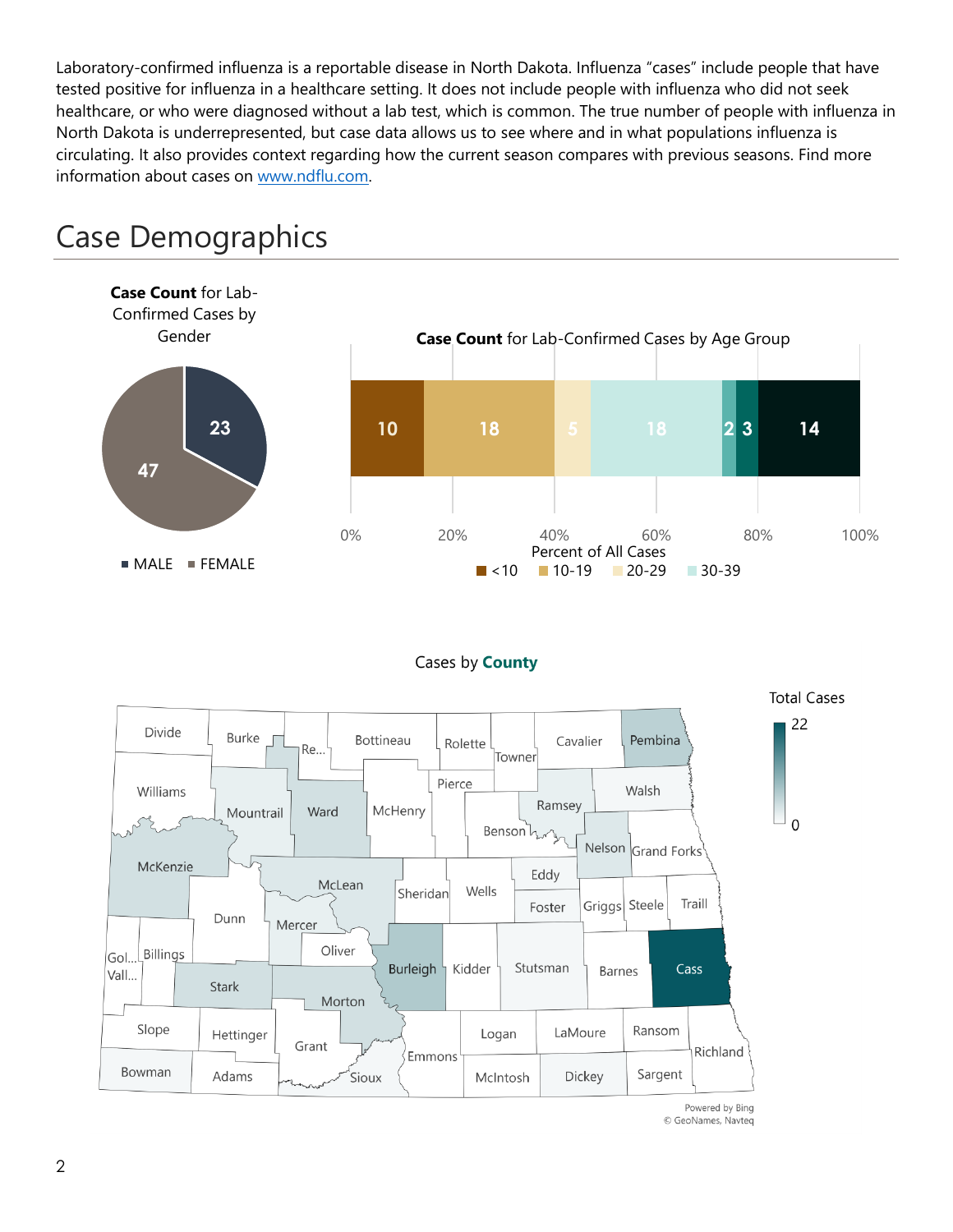# **Outbreaks**

During the influenza season, influenza outbreaks are common anywhere people gather, including schools, child care centers, and health care facilities. Outbreaks of influenza or influenza-like illness may be reported to the NDDoH. The following outbreaks have been reported this season:

| <b>Setting</b>              | <b>Number of outbreaks</b> | <b>Identified pathogens</b> |
|-----------------------------|----------------------------|-----------------------------|
| Long Term Care, Basic Care, |                            |                             |
| <b>Assisted Living</b>      |                            |                             |
| <b>Schools</b>              |                            |                             |
| <b>Child Care Centers</b>   |                            |                             |
|                             |                            |                             |

# Surveillance Programs

In addition to case reporting, the NDDoH uses a variety information sources to fully describe of what is happening during the influenza season.

### Hospitalizations

This season, the NDDoH has introduced a new influenza hospitalization surveillance program. Select North Dakota hospitals report the number influenza-related hospitalizations weekly to the NDDoH. Because this surveillance methodology is new, hospitalization numbers this year may not be comparable to previous years.



#### **Total number of Hospitalizations: This week** 1 **This season** 3

# Deaths

Data on pneumonia and influenza deaths is obtained from Vital Records and based on the cause of death listed on the death certificate.



3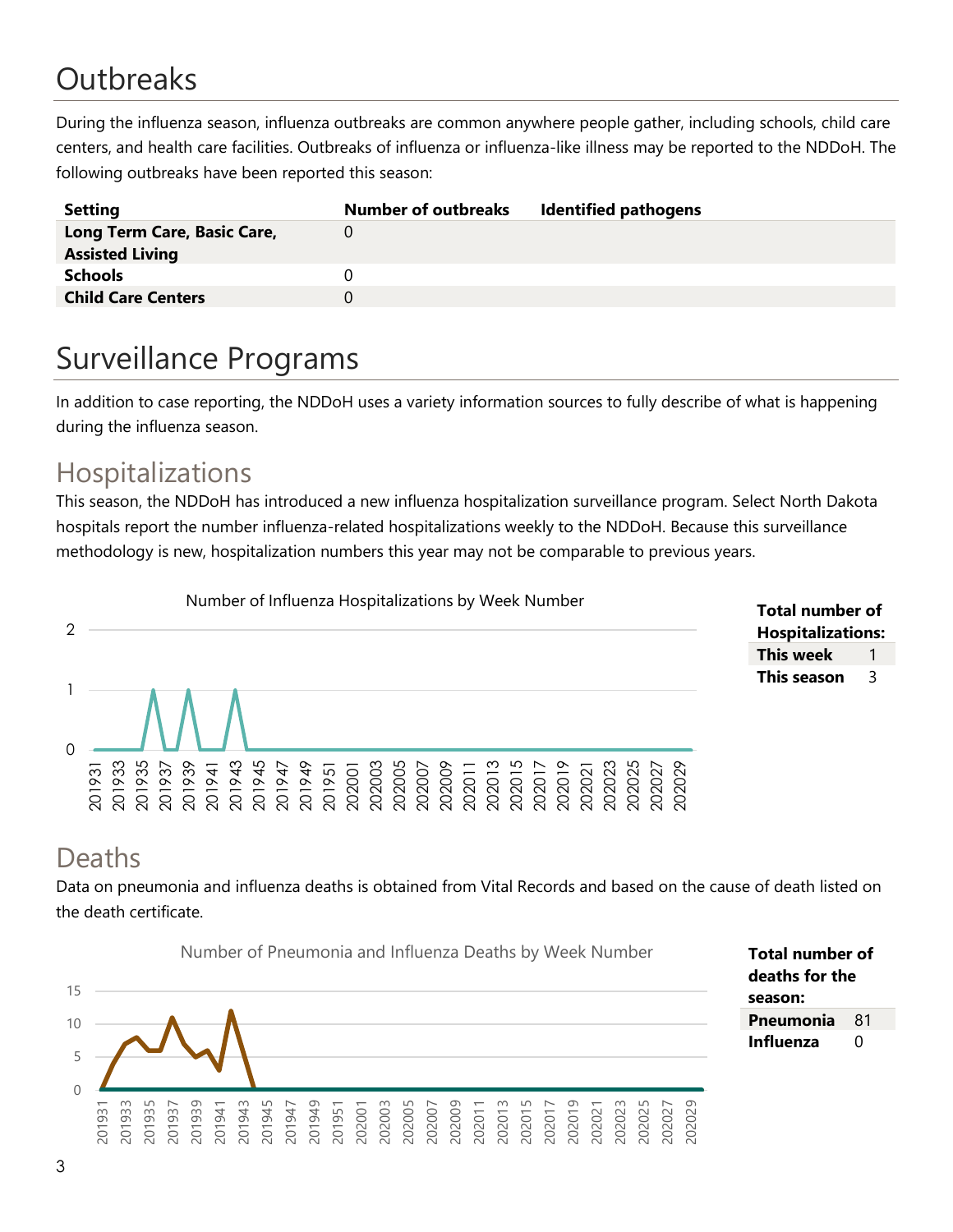# Outpatient Influenza-like Illness

The NDDoH participates in the national U.S. Outpatient Influenza-like Illness Surveillance Network (ILINet). Data from participating outpatient providers in North Dakota are pooled to create a state-wide estimate for the weekly percent of healthcare visits due to influenza-like illness (ILI). Patients presenting with a fever of 100ºF or greater and a cough and/or sore throat are considered to have ILI. For more information on state and national ILINet data, see **FluView** [Interactive.](https://gis.cdc.gov/grasp/fluview/fluportaldashboard.html)



Percent of Outpatient Visits Due to Influenza-like Illness by Week, Current and Previous Season

### Sentinel Laboratory Data

The NDDoH receives influenza and RSV testing data from participating sentinel laboratories across the state. The total number of positive tests and the total number of tests conducted are reported and used to create a state-wide percent positivity statistic. For influenza, percent positivity of 10% or greater indicates "season level" influenza activity.

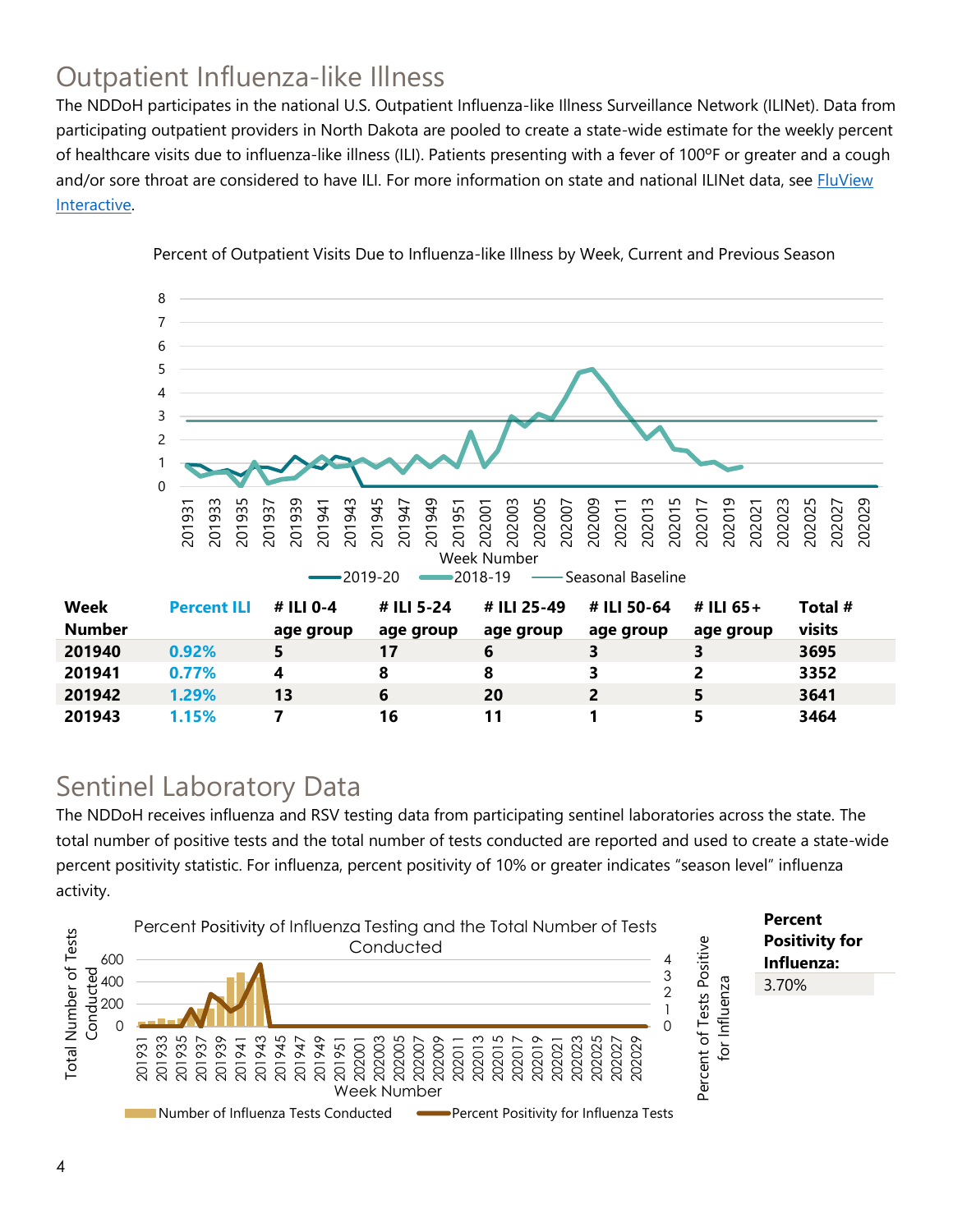

### School Absenteeism

During the influenza season, increases in school absenteeism data can be used as an early indicator for influenza circulation. The NDDoH received absenteeism data from a majority of schools in the state. Data here include absences for all reasons.



# Multi-season Comparison